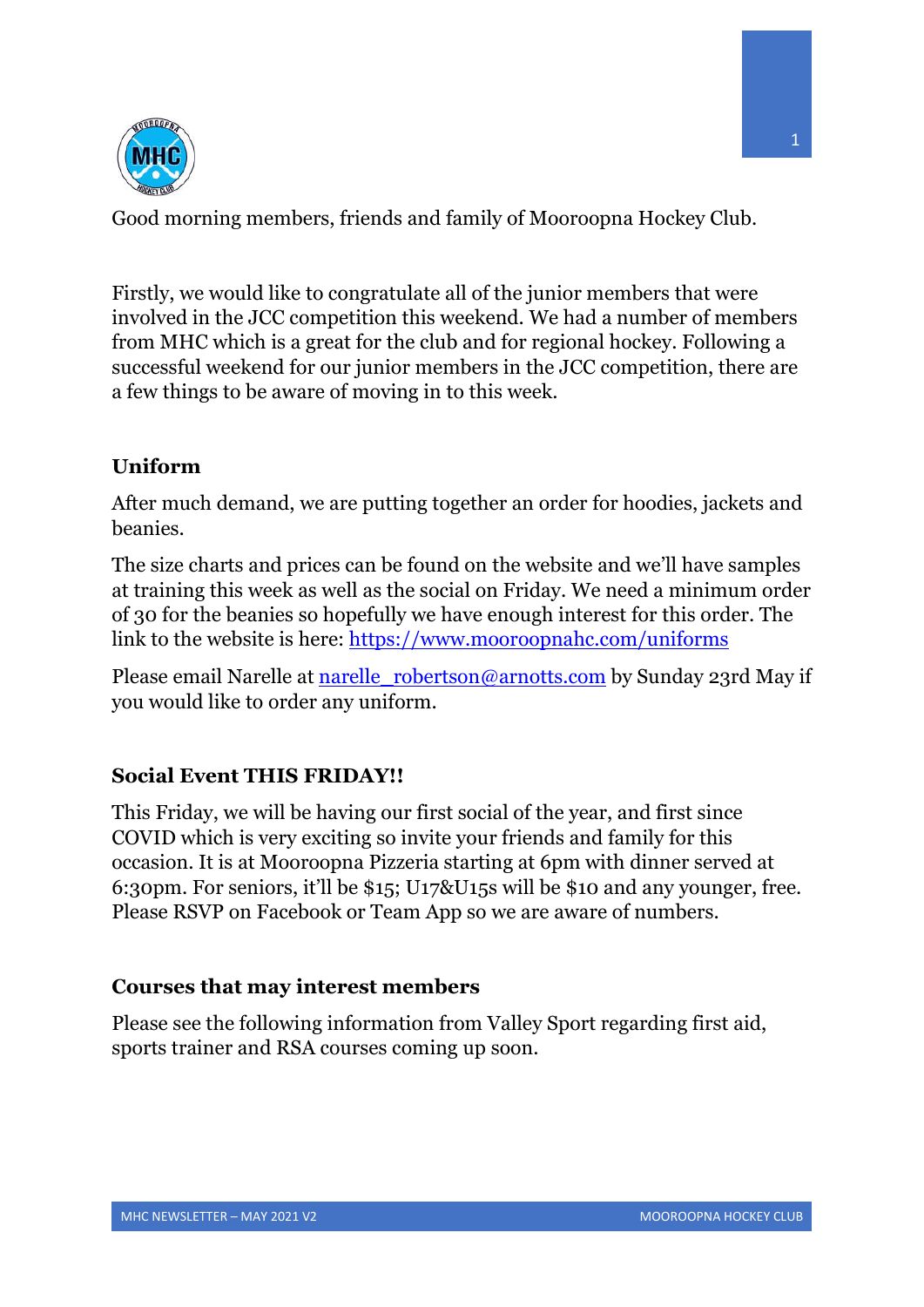

## *Provide First Aid*

Previously known as Apply first aid or Senior first aid, this training course will give you the skills and knowledge required to provide First Aid response, life support, management of casualty(s), the incident and other first aiders, in a range of situations, including in the home, workplace or within the community, until the arrival of medical or other assistance.

The course will be delivered by TalkSmart Training.

The course involves an Online component to be completed prior to a 90 minute practical assessment to be undertaken at the Shepparton Sports Stadium.

**Time and date:** 6:00pm Monday 24th May 2021

**Cost:** \$160

To book now, visit: https://www.trybooking.com/BRGCO

## *Just CPR:*

**Time and date:** 6:00pm Monday 24th May 2021

**Cost:** \$70

To book now, visit: https://www.trybooking.com/BRGEE

# *Level 1 Sports Trainer*

Shepparton Sports Stadium

**Cost:** \$285

Pre-course online learning, two virtual sessions, followed by one practical assessment.

Virtual Classroom Session 1:

25/05/2021 (6:00pm – 9:00pm)

Virtual Classroom Session 2:

27/05/2021 (6:00pm – 9:00pm)

Practical Assessment:

30/05/2021 (9:00am – 12:00pm)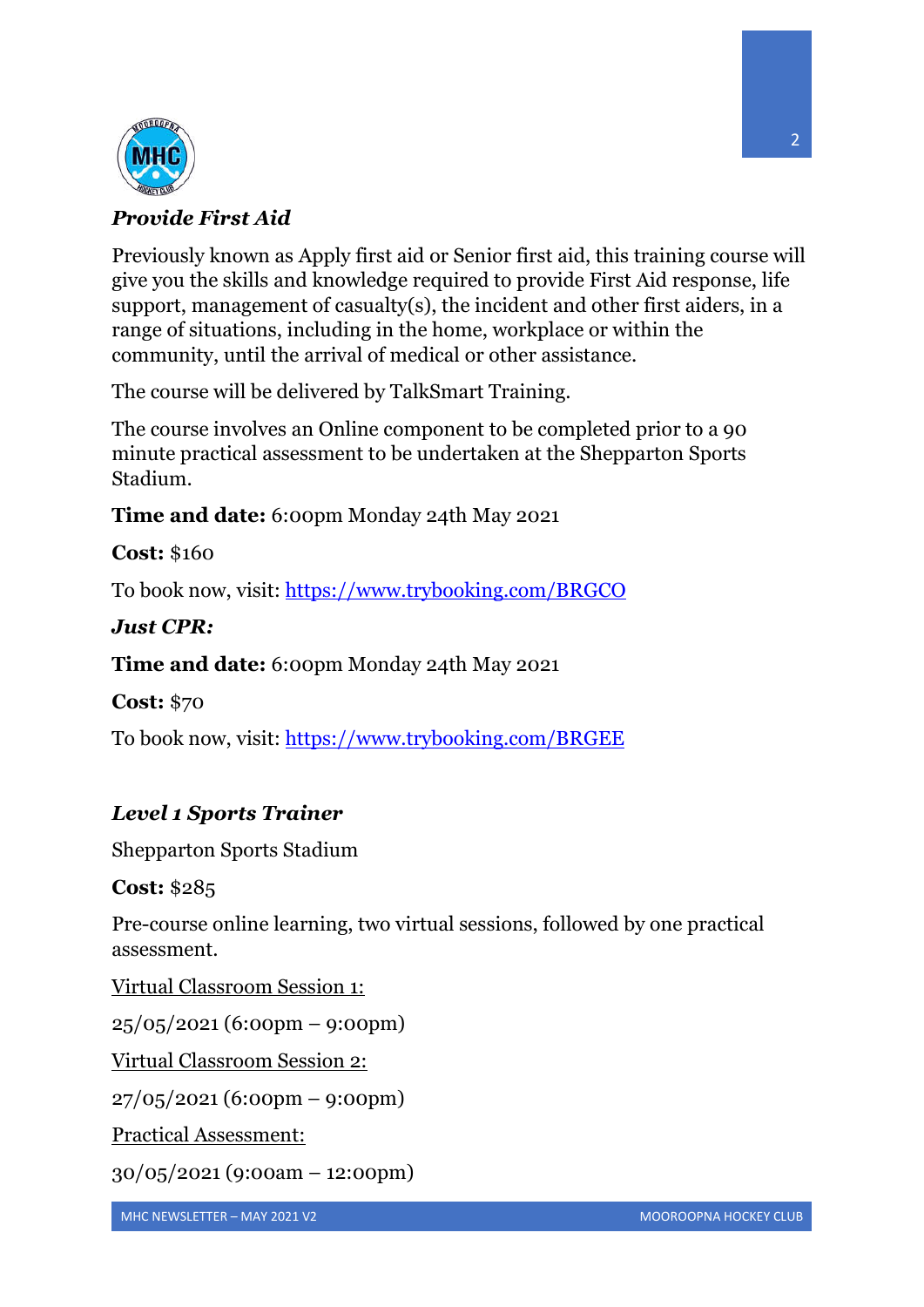

To register for the Level 1 Sports Trainer Course, please click here: https://sma.jobreadyrto.com.au/apply\_to\_course/CSEAUS09178

Re-Accreditation course:

Level 1 Re-Accreditation

**Time:** 12:30pm-3:30pm

Sunday the 30th May at the Shepparton Sports Stadium.

**Cost:** \$120

Approximately 1 hour self-paced online learning must be completed prior to attending the face to face class.

To register for the Level 1 Re-Accreditation Course, please click here: https://sma.jobreadyrto.com.au/apply\_to\_course/CSESAUS09179

### *Community RSA Courses*

Valley Sport are delivering Community Responsible Service of Alcohol (RSA) courses.

Now is a great time to get your qualification to support your club. Undertaking an RSA course gives participants the skills and knowledge necessary to contribute to a safe and enjoyable local sporting club environment.

**Location:** Benalla Saints Football and Netball Club venue – Benalla Show Grounds

**Time and date:** 6:30pm, Monday 31st May 2021

**Cost:** \$50

To book now, visit: https://www.trybooking.com/BRGEP

**Location:** Broadford Football Netball Club venue - Harley Hammond Reserve

**Time and date:** 6:30pm, Monday 7th June 2021

**Cost**: \$50